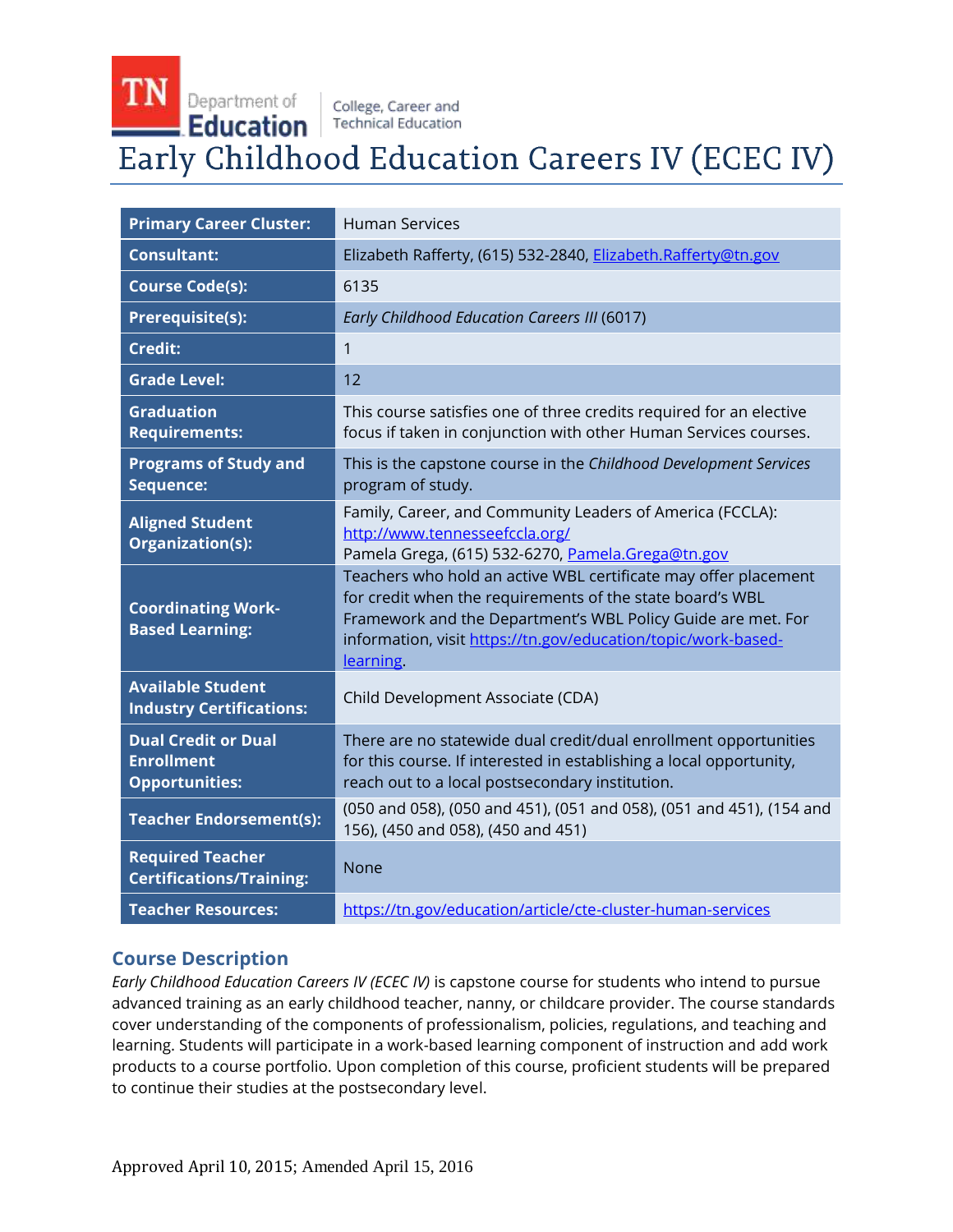## **Work-Based Learning Framework**

Internship standards outlined below may take the form of work-based learning (WBL) opportunities (such as internships, cooperative education, service learning, and job shadowing) or industry-driven project-based learning. These experiences must comply with the Work-Based Learning Framework guidelines established in SBE High School Policy 2.103. As such, this course must be taught by a teacher with an active WBL Certificate issued by the Tennessee Department of Education and follow policies outlined in the Work-Based Learning Policy Guide available online at [https://tn.gov/education/topic/work-based-learning.](https://tn.gov/education/topic/work-based-learning) The Tennessee Department of Education provides a Personalized Learning Plan template to ensure compliance with the Work-Based Learning Framework, state and federal Child Labor Law, and Tennessee Department of Education policies, which must be used for students participating in WBL opportunities.

## **Program of Study Application**

This is the capstone course in the *Childhood Development Services* program of study. For more information on the benefits and requirements of implementing this program in full, please visit the Human Services website at [https://tn.gov/education/article/cte-cluster-human-services.](https://tn.gov/education/article/cte-cluster-human-services)

### **Course Requirements**

This capstone course aligns with the requirements of the Work-Based Learning Framework (established in Tennessee State Board High School Policy), with the Tennessee Department of Education's Work-Based Learning Policy Guide, and with state and federal Child Labor Law. As such, the following components are course requirements:

## **Course Standards**

- 1) A student will have a Personalized Learning Plan that identifies their long-term goals, demonstrates how the Work-Based Learning (WBL) experience aligns with their elective focus and/or high school plan of study, addresses how the student plans to meet and demonstrate the course standards, and addresses employability skill attainment in the following areas:
	- a. Application of academic and technical knowledge and skills (embedded in course standards)
	- b. Career knowledge and navigation skills
	- c. 21st Century learning and innovation skills
	- d. Personal and social skills

#### **Safety**

- 2) Compile and critique procedures for maintaining a safe and healthy learning environment for children present in a childcare facility. Cite information for the Occupational Safety and Health Administration (OSHA) to identify precautionary guidelines to prevent illness, communicable diseases and injuries. Incorporate safety procedures and complete safety test with 100 percent accuracy.
- 3) Recognize the signs of child abuse, and research the legal requirements for reporting suspected abuse. Prepare an informative text or presentation describing types of abuse,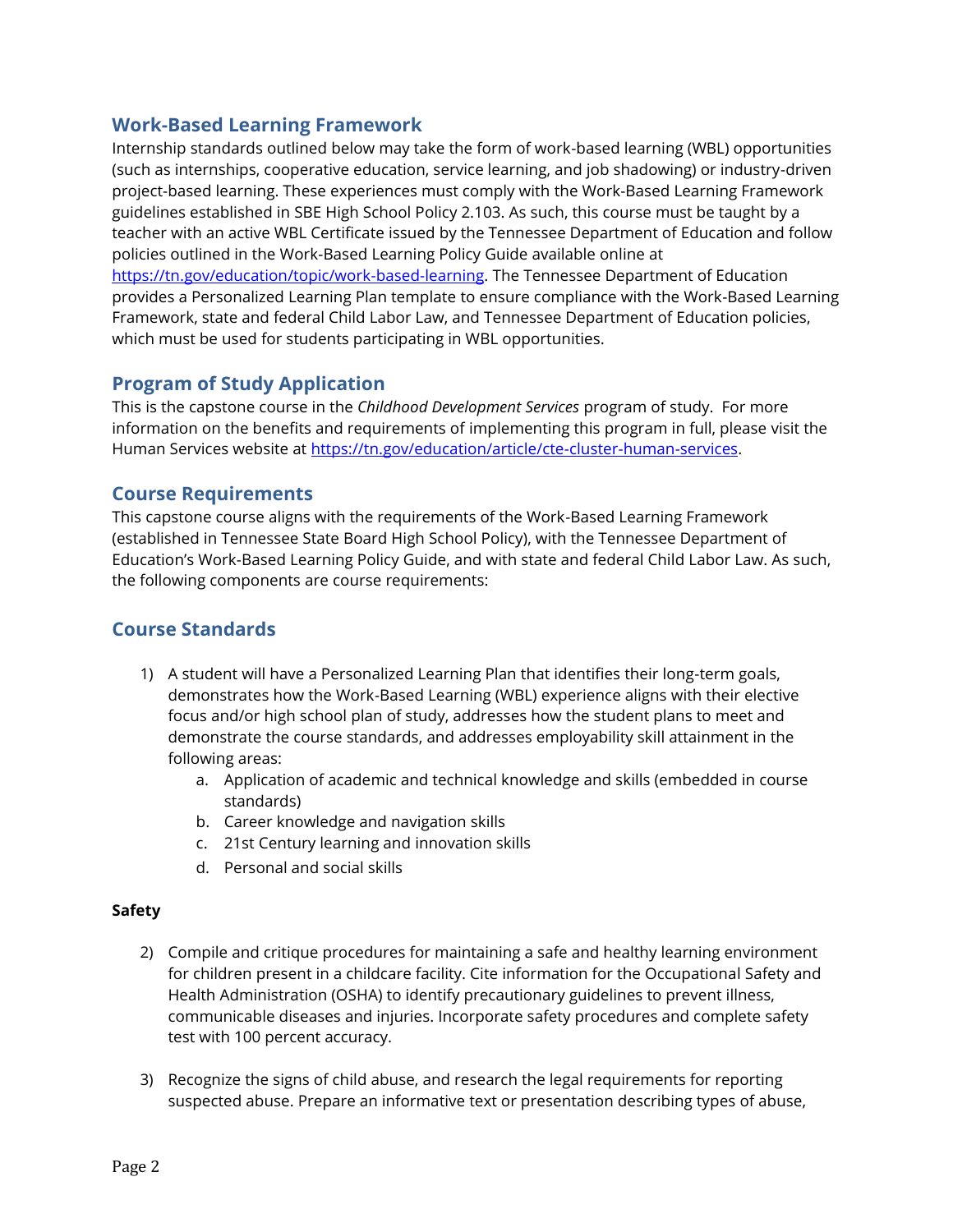including signs and symptoms to look for, and outline the reporting requirements and procedures.

#### **Professionalism and 21st Century Skills**

- 4) Add the following professional attributes to the professionalism rubric created in ECEC I and write performance indicators for each:
	- a. Attendance/punctuality
	- b. Professional dress and behavior
	- c. Positive attitude
	- d. Collaboration
	- e. Honesty
	- f. Respect
	- g. Responsibility
	- h. Appropriate technology use
	- i. Reflective teaching practice.
- 5) Interview internship supervisor to determine the child care *program philosophy*. Research and gather diverse program philosophies from a variety of care situations and write a narrative comparing and contrasting them with the internship program philosophy.
- 6) Analyze case studies of provider reactions to children in both positive and negative situations. Write a narrative describing the consequences of provider behaviors and comparing them to the personal code of ethics developed in ECEC I.
- 7) Research codes of ethics for running small businesses by comparing samples from professional organizations (such as the Society for Human Resource Management). Synthesize principles from the codes to add attributes and performance indicators to the personal code of ethics created in ECEC I. This document will be included in course portfolio.

#### **Policies**

- 8) Access electronic resources related to the Tennessee Licensure Rules for Child Care Centers to identify the provider regulations for licensure and operation. Summarize the requirements and create tracking tools for documenting legal compliance. Topics for investigation include, but are not limited to:
	- a. Application for and maintenance of licensure
	- b. Ownership and organizational structure
	- c. Insurance
	- d. Required parental communication
	- e. Record keeping
	- f. Adult-child ratios
	- g. Indoor and outdoor play equipment
	- h. Educational activities
	- i. Technology use
	- j. Health and safety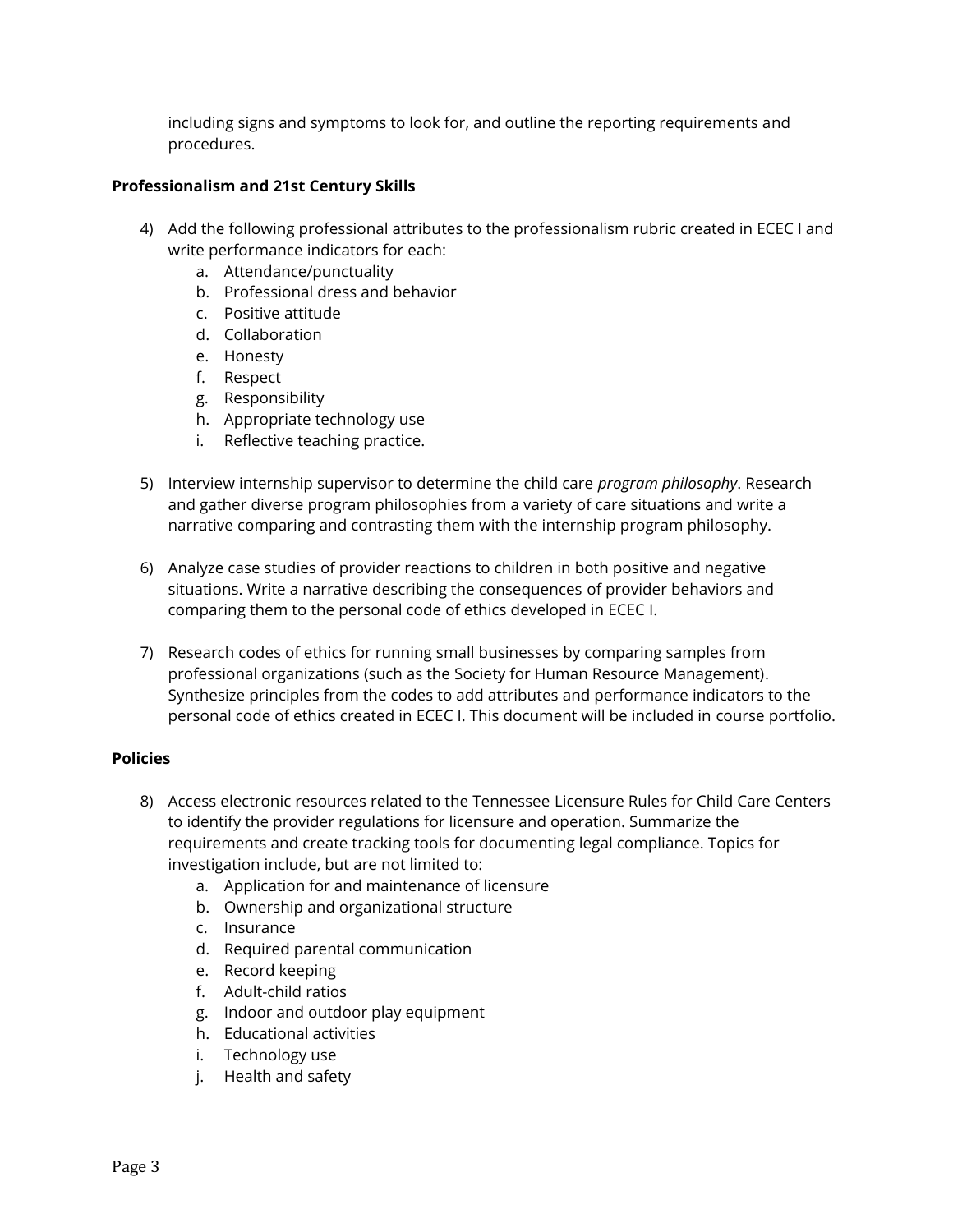- 9) Research and cite the procedure for documenting and reporting child welfare concerns. Analyze a case study and assess the extent to which the proposed resolution of the case is appropriate.
- 10) Drawing upon state regulations, develop procedures for releasing children (such as list of authorized persons; photo ID) and create parent documentation forms for medical information (such as food allergies, known disabilities, permission to administer medicine) and emergency contact information.

#### **Requirements for Child Care Careers**

- 11) Gather relevant information from multiple print and digital resources (such as job postings and promotional materials) to prepare a document or graphic comparing the entry-level qualifications for caregivers, assistant directors, and directors of child care centers. Evaluate the impact of postsecondary training and describe the benefits of participation in a professional early childhood organization, such as the National Association for the Education of Young Children (NAEYC). Revise the career pathway plan outlining academic and career achievement goals and timeline developed in ECEC I to reflect opportunities for advancement in the field.
- 12) Review case studies in education to argue the need for background checks—fingerprinting, drug testing, and checking professional references—and a professional code of conduct for providers and volunteers.
- 13) Working in teams, use resources such as those available from the U.S. Small Business Administration to identify the components of a business plan. Create a hypothetical child care center and write a description of the business, its mission statement and an analysis of the market for its services.

#### **Teaching and Learning**

- 14) Use a lesson plan template (created in ECEC III) to create daily activities within themed units of instruction for implementation with children ages one to eight. Where appropriate, align the activities with NAEYC's effective developmentally appropriate teaching strategies:
	- a. Acknowledge what children do or say
	- b. Encourage persistence and effort
	- c. Give specific feedback rather than general comments
	- d. Model attitudes, problem-solving, and behavior toward others
	- e. Demonstrate the correct way to do something
	- f. Add challenges that promote cognitive development
	- g. Ask questions that provoke children's thinking
	- h. Give assistance (such as cues or hints)
	- i. Provide information directly
	- j. Give directions for children's action or behavior
- 15) Use the rubric (created in ECEC III) for evaluating and selecting developmentally appropriate books, materials, toys, and technology resources.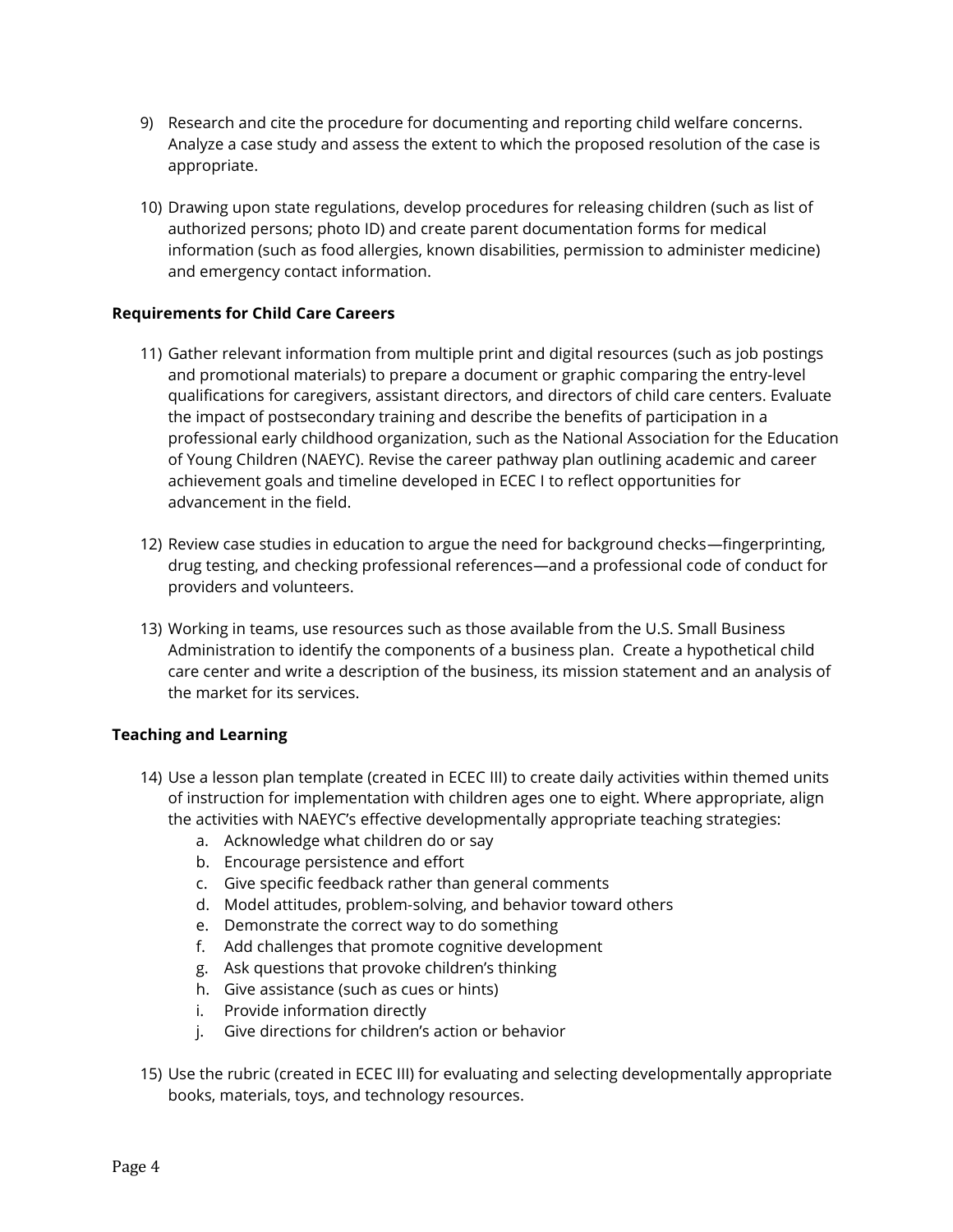- 16) Create developmentally appropriate, visually appealing instructional materials and resources, as well as electronic media (if available), to accompany lesson facilitation during the internship.
- 17) Develop a communication rubric with performance indicators for effective verbal, nonverbal, written, and electronic communication. Create a draft agenda for parent conferences. Use the rubric to evaluate simulated parent conferences (prior to internship).
- 18) Research language acquisition and use by children from ages one to eight, using academic journals and case studies. Write a narrative to demonstrate understanding of teaching strategies that promote development of complex language skills.
- 19) Draw evidence from informational texts to develop lesson activity adaptations for inclusion of children with fine motor, gross motor, cognitive, social/emotional, and self-help/adaptive special needs.

#### **Internship**

- 20) Apply knowledge from this and preceding ECEC courses to document the internship in the course portfolio. Demonstration of knowledge includes but is not limited to:
	- a. Performing simple activities to check developmental milestone attainment
	- b. Maintaining children's records
	- c. Using a lesson plan template to create daily activities within themed units of instruction for implementation with children ages one to eight using developmentally-appropriate teaching strategies
	- d. Using the behavior management chart (created in ECE III)
	- e. Arranging learning centers that provide for children's exploration, discovery, and development
	- f. Selecting and using multiple resources and teaching methods
	- g. Creating new instructional materials
	- h. Creating a classroom floor plan designed to provide equitable access and maximize learning for all students
	- i. Evaluating student levels to adapt lessons for differentiated instruction, as needed
	- j. Establishing of a positive classroom climate
	- k. Creating opportunities for positive communication with families
- 21) Collaboratively, create a rubric that will be used by observers to evaluate preparation for the internship, implementation of lesson plans, and professionalism.
- 22) During the internship, implement lesson plans developed in this course and carry out daily childcare routines, such as meals, naps, personal hygiene and exercise. Annotate lesson plans and work products to document lessons learned.
- 23) Create and continually update a personal journal to document the internship. Draw connections between the experience and course content, thoughtfully reflecting on:
	- a. Tasks accomplished and activities implemented